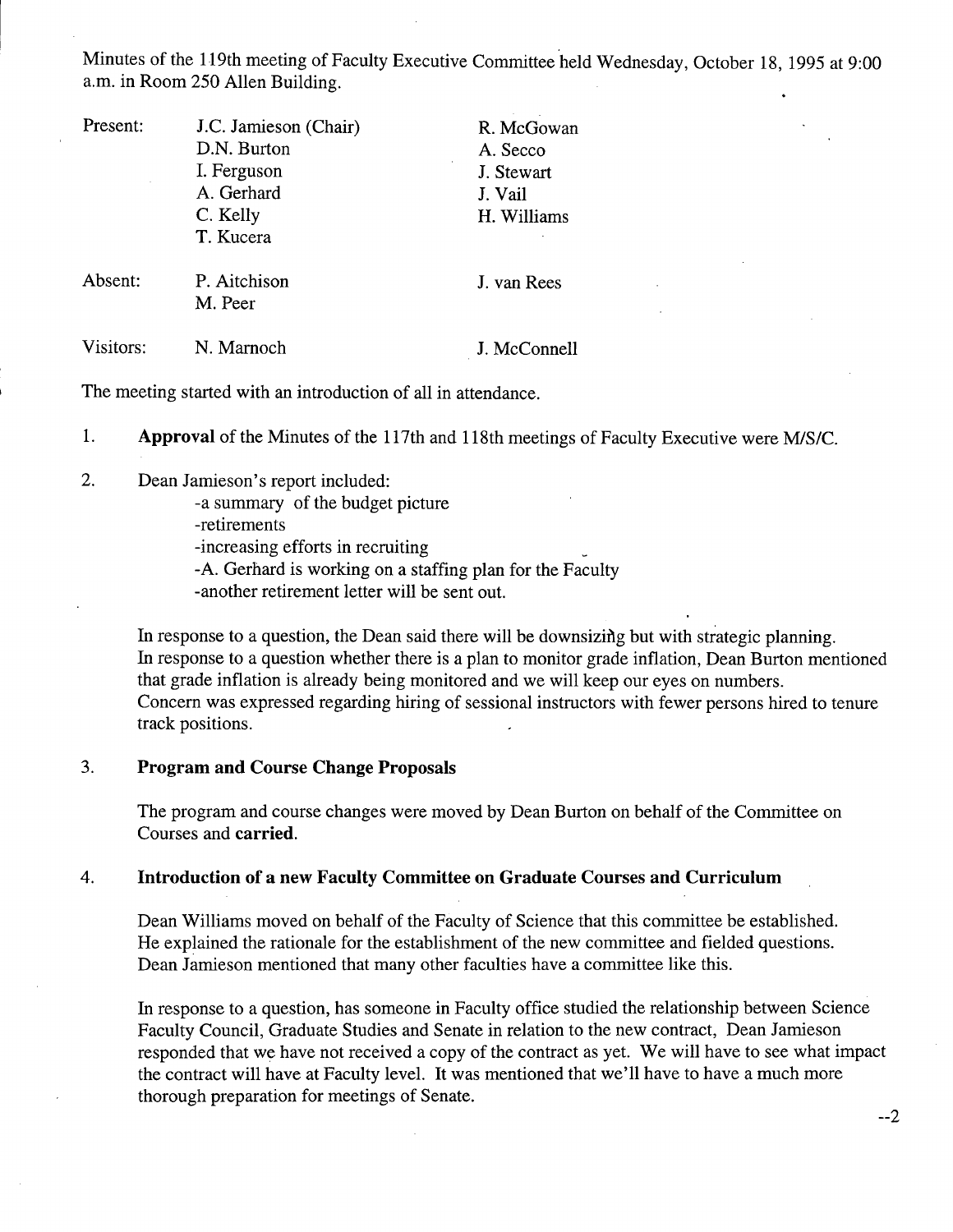A member commented that the establishment of this committee was a bureaucratic solution to a bureaucratic program. Committee should be convened and ask the committee if they wish to deal with it in this way.

Dean Williams indicated that the purpose of the committee is to keep him informed and to ensure a less rocky road at GCRAC meetings.

It was suggested that, in the name of the committee, the word courses be changed to studies; all agreed.

Vote was taken and **carried** (all in favour).

Dean Burton took over as chair at this point in the meeting.

# *5.* **Promotion Policies Document**

Dean Gerhard explained the reasons for the revisions to the Promotions Policies Document. In response to a question whether summative evaluations are essential, Dean Burton mentioned that there is no literal adherence to this; no guidelines for uniformity across Faculty.

Dean Gerhard mentioned that current and proposed amendments were vetted by A. Yost, who made some suggestions for improved wording.

It was suggested that the following sentence be added to the preamble in the Promotion Procedures. "The current Collective Agreement should be consulted since the cited articles may have changed."

It was M/S/C:

That the Promotion Policies Document be forwarded to Faculty Council for approval."

Meeting adjourned 10:40 a.m.